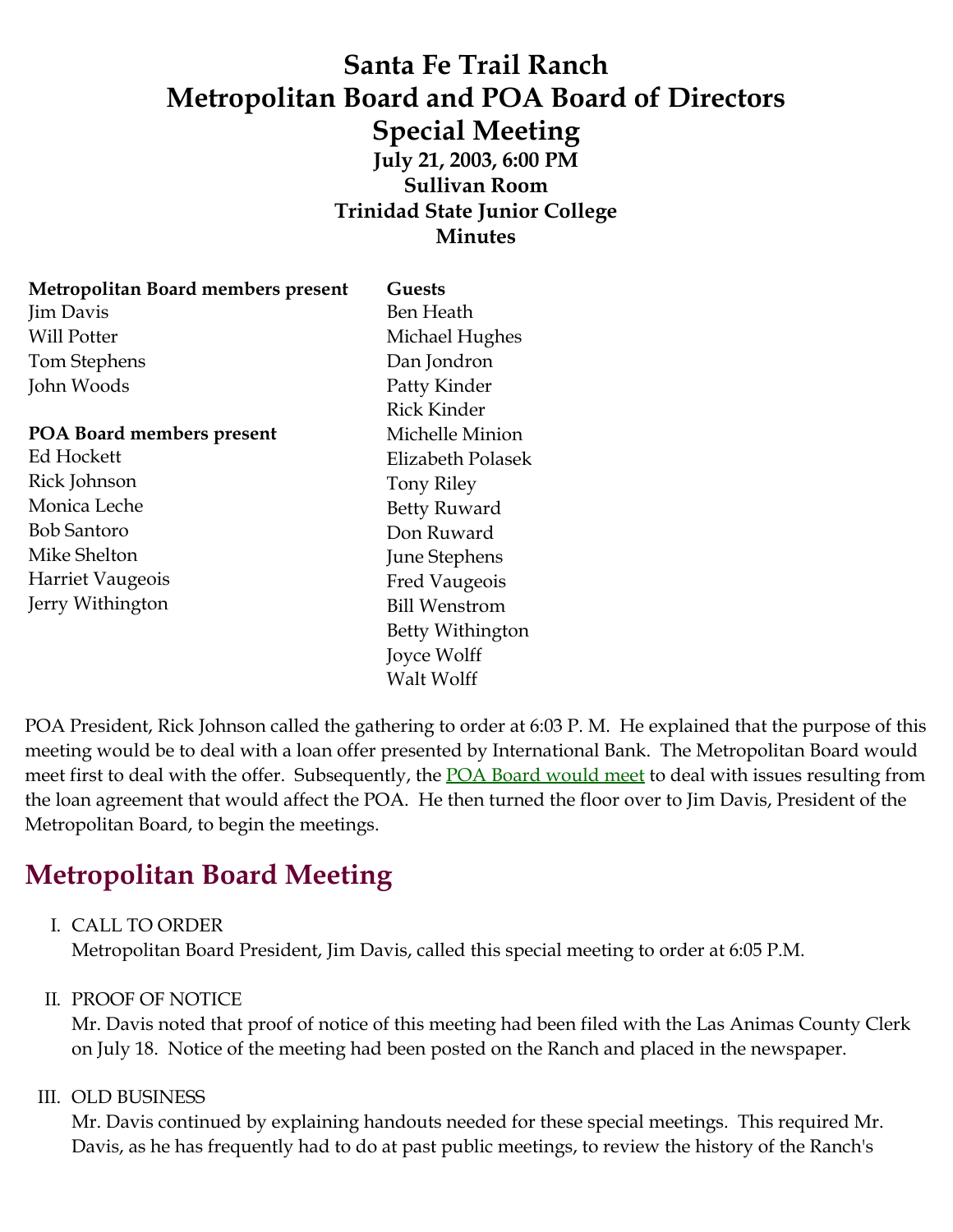efforts to build a water system. He first reviewed an agreement between the POA and Metropolitan Board created on March 19, 1999 and filed with the County on April 15, 1999. The agreement recognized that the Metro District does not have lien power, but the POA does. Therefore, the POA functions as a collecting agency for the Metro District.

He then recalled when the Metro District filed its notice of intent to sue both the contractor, OPEC, and the bonding company. At that time the bonding company asked the contractor, OPEC, and the Metro District to respond to questions. The District responded that OPEC had failed to complete the contract and deliver a system that met the agreed upon conditions: that met AWWA leak standards, had been sanitized, and had Health Department approval. OPEC had been in the process of leak testing the system when they stopped work. They contended in their response that the system was incorrectly designed, had been sanitized (they had dropped chlorine tablets in the main tanks even though lines were still open), and they felt work had been completed.

Last year the Metro District asked the POA for a transfer of funds. These funds allowed the District to hire an independent engineer to evaluate the system, and a new contractor to complete OPEC's work. The consultant found that the system was appropriately designed. The contractor's work produced evidence of faulty work, and also, allowed the Board to develop a per foot cost to complete the system.

Meanwhile, the District did proceed with filing the law suit. Shortly after filing the District found that that OPEC had filed for Chapter 11 Bankruptcy. The District then filed a claim with the Bankruptcy Court within the established deadline. We have asked that a trial date be set in District 3 court on Monday July 28. The Court has received our initial Disclosure. At all points, though, the bonding company has failed to step in to resolve the issue.

### IV. NEW BUSINESS

Since legal resolution is unpredictable and possibly distant in time, the District still had to deal with the need to complete the system. Consequently, the District searched for alternate financing. Last Fall International Bank approved a loan, but it was not appropriate for a Metro District. A loan on a lease back arrangement was pursued with Banc One, but despite local approval this loan was denied at the national level because the District did not meet their profile. A loan was discussed with Wells Fargo Bank, but they were hesitant to become involved because of the remote, but possible involvement in the impending law suit. Finally, International Bank revised the loan agreement on the table for consideration tonight which has been written for our Metropolitan District.

The budget for the loan is as follows:

- \$347,000 Construction (Based on \$1.00/foot)
- \$21,000 Water (Testing/sanitizing)
- \$17,000 Equipment (To bury above ground pumps)
- \$12,000 Engineering (To reincorporate J-lots)
- \$33,000 Contingency (10% of construction cost)
- \$70,000 Legal Fees
- \$50,000 Debt service reserve (To offset any delinquent loan payments)
- **\$550,000 TOTAL**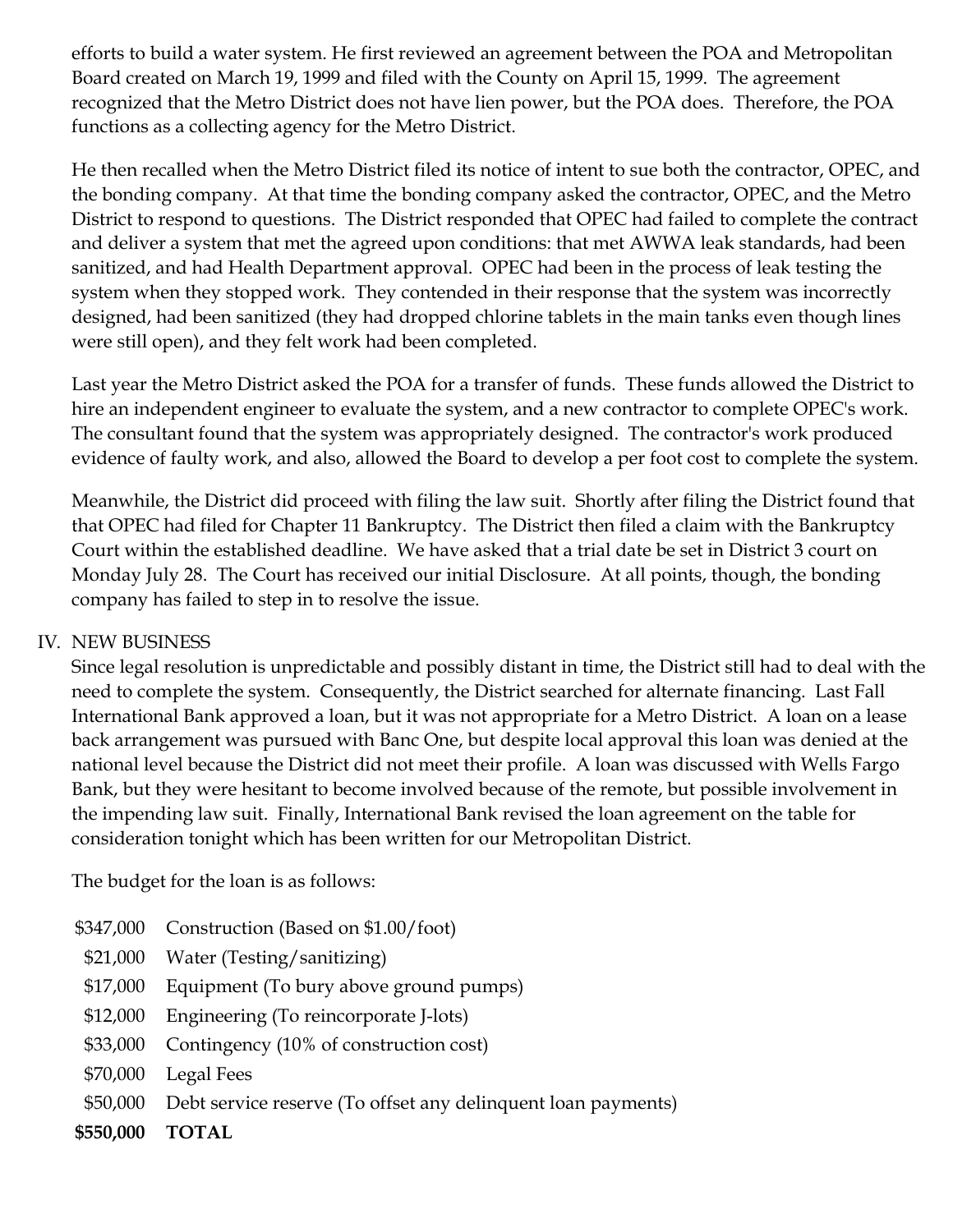The interest for this loan is 5.5% compared to 5.75% for the original bond financing that started the project. So, the terms are good.

The District will assess each property \$1,250 principal to be paid either as a lump sum up front or on an annual installment plan for seven years. The money collected as a lump sum from this assessment will help reduce the amount borrowed on time. Mr. Davis noted that this would be different from the coupon system currently in effect. The original debt financing has now been in place for over four years, and next September the remaining principal may be paid off in full by any property owners who wish to save on further interest charge.

In case of a shortfall of funds to make the new loan payments because of non-payment by property holders, the district can first apply funds from the debt service reserve fund. If this is not sufficient, the loan agreement asks the POA to supply funds from any reserves available. The POA should be able to replenish these funds in a years time when the delinquent payments are placed on County property tax bills. International Bank accepts that the District is in litigation, but wants to keep the account current at all times. In the event of successful litigation the recovered funds would first pay the loan balance with the remainder then distributed ratably to property holders. The law suit asked for \$430,000 in view of the fact that, at the time of filing, legal fees could not be included. The Court after reviewing testimony may determine otherwise.

At the the meeting of the POA Board to follow they will be asked to accept the condition that POA reserve funds may be used to keep the repayment account current if necessary. They must also reaffirm the responsibility for collecting unpaid assessments as agreed in the March 19, 1999 agreement. In addition, the Bank asks the POA to strongly consider moving POA accounts to International Bank.

Mr. Davis admitted that the District does have to reimburse \$7,500 legal fees for the Bank. He explained that this was a contentious point, but it would be capped at that amount. He also noted the Bank was creating specific loan packages to offer property owners for financing water hook-up charges.

Mr. Davis concluded his review at this point and entertained questions. Ms. Vaugeois asked if the loan was a loan or a line of credit. Mr. Davis responded that it would work as a line of credit for the first six months. It may well be that the District will not borrow the full amount requested.

Mr. Shelton wondered how much delinquency in payment would end up going to the County. Mr. Davis estimated 10%. He added that property owners are not required to be system customers, but they are all required to pay the assessment. They may still drill a well, if they wish. This comment was followed, however, by testimony of unsuccessful wells, and no reports of any recent success drilling.

The guests wished Mr. Davis to review the current water service agreement with the city of Trinidad. He noted the City has guaranteed 440 taps for 10 years. The agreement began in September of 1998. The agreement is now half-way through its term.

In response to pricing, Mr. Woods noted that the system is financially viable with 50 users using 2,500 gallons/month. Diane Rader's occupancy survey conducted last spring shows 58 full-time residencies with a similar number of part-time residencies. Mr. Woods' investigations indicate 2,500 is a rough average figure of usage by current residents. Michelle Minion observed that the construction of the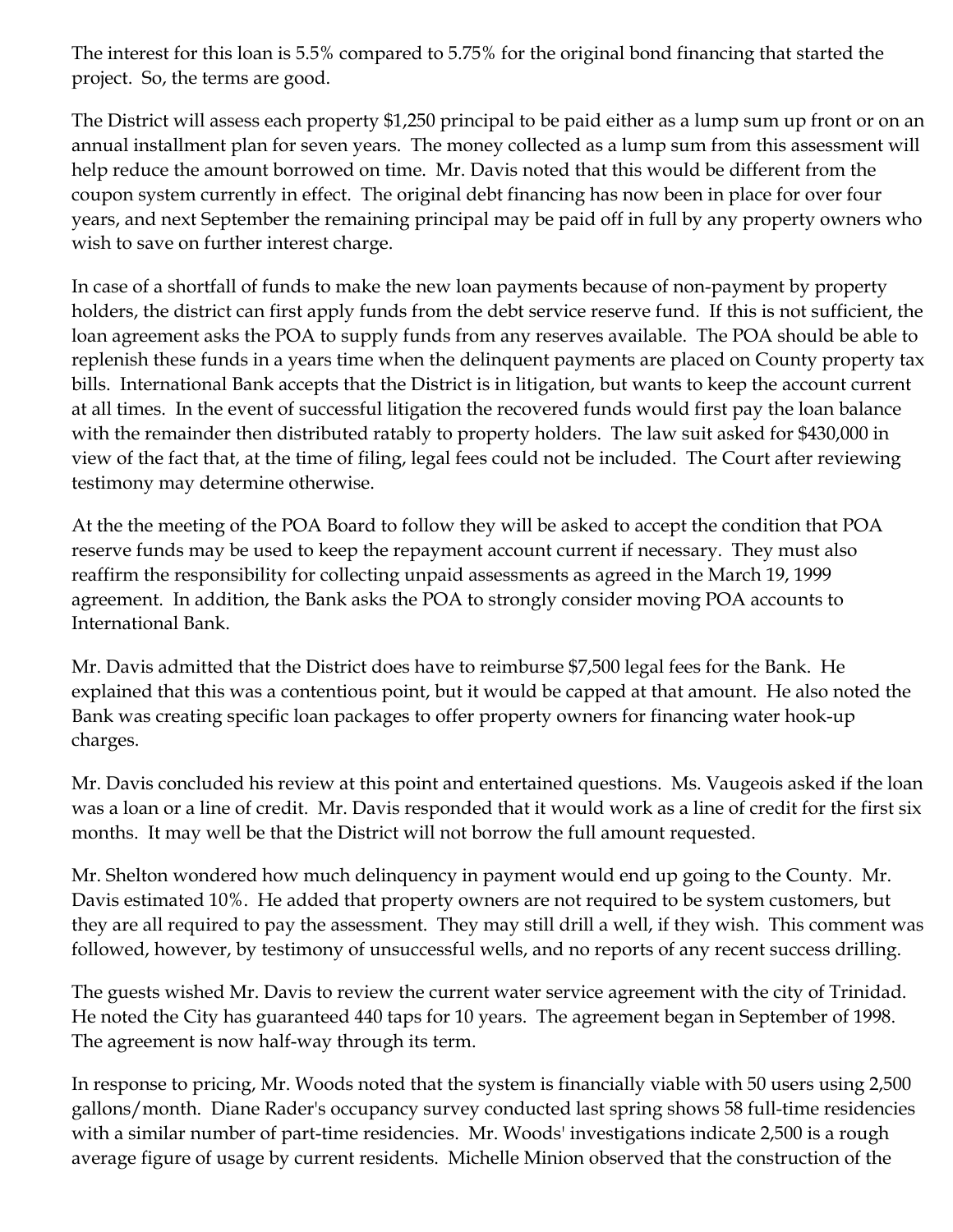new Fire District sub-station on the Ranch could also create increased usage. Mr. Woods agreed. He noted that currently the Metro District expects a monthly bill to contain standard fees of \$27.50 for maintenance and \$2.00 for San Isabel to read meters. The remainder of the charge would depend on usage. He gave for examples 1,000 gallons of usage would produce a bill of \$38.02, 2,500 gallons - \$50.80, and 5,000 gallons - \$82.00. There would be a significant price structure increase after 5,000 gallons to encourage conservation.

Discussion had now ceased, so Mr. Potter moved that Metro District accept International Bank's loan proposal. Tom Stephens seconded. The motion passed unanimously. Mr. Potter then moved to establish the Santa Fe Trail Ranch Metropolitan District Water Enterprise [making this action and the tax exempt loan possible]. John Woods seconded. This motion also passed unanimously.

### V. ADJOURNMENT

Since Metro District business was complete, Mr. Stephens moved that the meeting be adjourned. Will Potter seconded. The motion passed, and the meeting ended at 7:05 P.M.

# **POA Board of Directors Meeting**

### I. CALL TO ORDER

After a brief break President Rick Johnson called this special meeting of the Board to order at 7:10 P.M.

### II. PROOF OF NOTICE

Mr. Johnson affirmed that notice of the meeting had been given on the web site and by posting on the Ranch last Tuesday.

### III. INTRODUCTION AND ROLL CALL

Mr. Johnson identified all the Board members present.

### IV. DETERMINATION OF QUORUM

Mr. Johnson found Board members Gonzalez and Rader absent, but that a quorum did exist, so that business could be conducted.

### V. NEW BUSINESS

Mr. Johnson read the section of the loan agreement approved by the Metro Board at the preceding meeting which affected the POA. Mr. Santoro questioned who would have priority over the reserve funds in times of simultaneous emergency. The response was that there is no stipulation about priority access in the loan agreement language. However, if a shortfall occurs and reserve funds are available, they will be assigned. It was further noted that any reserve funds that are tapped will be replenished through the collection process from delinquent property owners. There was additional discussion about the need to have the POA's lawyer draft an agreement and how this would affect a timely response to the Bank's proposal. Finally, Ms. Vaugeois moved,

The Santa Fe Trail Ranch Property Owners' Association reaffirms the agreement of March 19, 1999 and further agrees for the benefit of International Bank - Trinidad and Santa Fe Trail Metropolitan District to collect such delinquent water completion assessment fees imposed by the District "for payment of \$550,000 credit obtained to repair water line and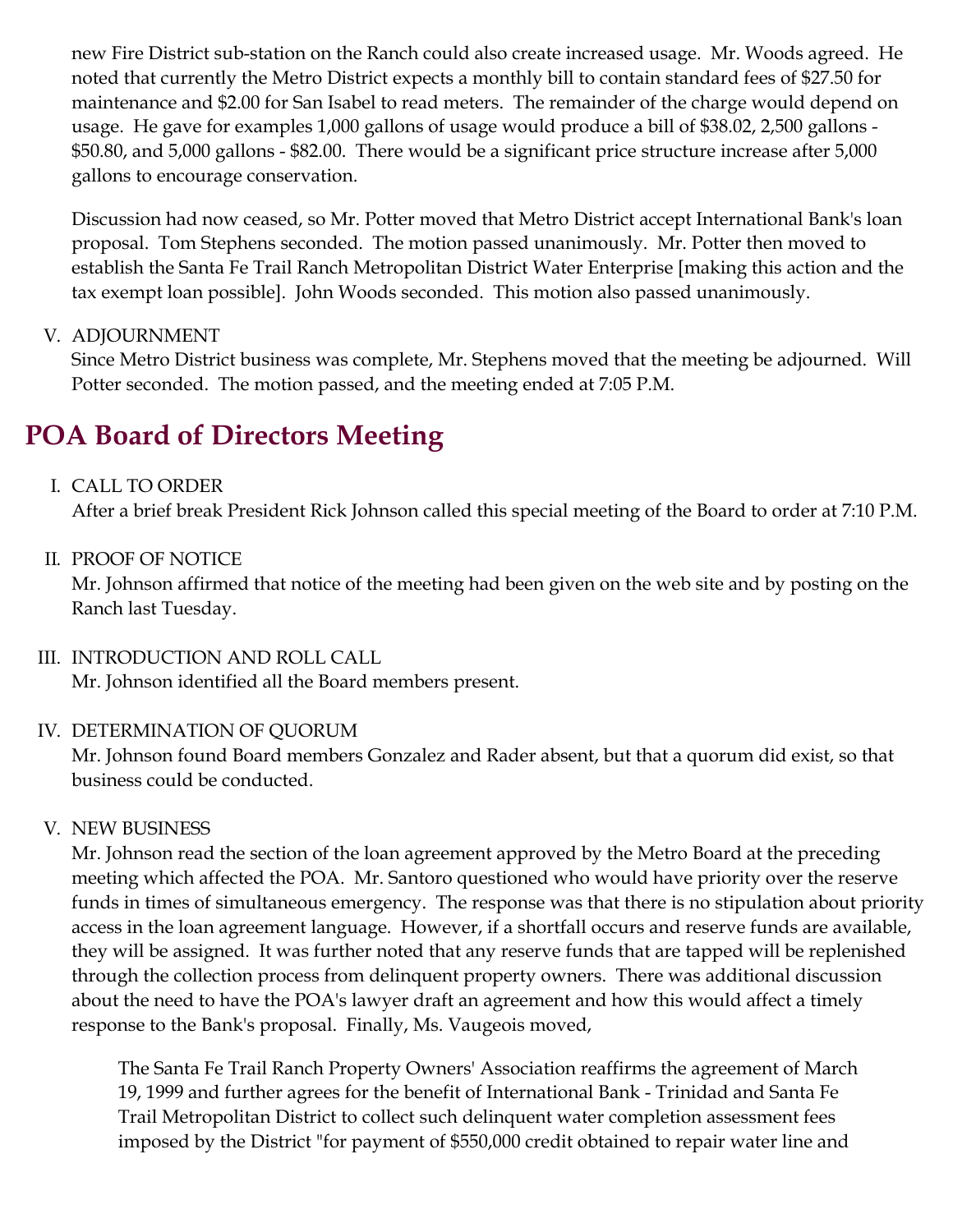any related fees on legal expense". The Association also agrees to the extent that the (District's) cash flow and special reserve is not sufficient to service the semi-annual note payments with International Bank - Trinidad, (the Association) will use its reserves to make up any shortfall on the semi-annual payment.

The motion passed unanimously.

Mr. Shelton then moved that the Board investigate moving its accounts to International Bank. The motion passed.

### VI. DATE OF NEXT MEETING

Mr. Johnson noted that the next regularly scheduled meeting of the Board has been moved from August to Saturday, September 6, 2003 at 9:00 A.M in the Sullivan Room on the Trinidad State Junior College campus.

VII. ADJOURNMENT - Mr. Johnson observed that in view of the importance of water to the Ranch this night was a historic moment. Apologizing for the omission of recognition to many valued volunteers in the effort to bring water to the Ranch, he particularly thanked and commended Jim Davis for his efforts and perseverance in seeing this project to its end. Mr. Johnson's comments were loudly applauded by all those present.

Ms. Vaugeois then moved that the meeting be adjourned. The motion passed, and the Board adjourned at 7:20 P.M.

[Click Here](http://santafetrailranch.com/minutes/view.aspx?page=Metro_03-07-21.htm#METRO) to view the Metro Board minutes

Submitted by Ed Hockett, Secretary Santa Fe Trail Ranch POA, July 22, 2003.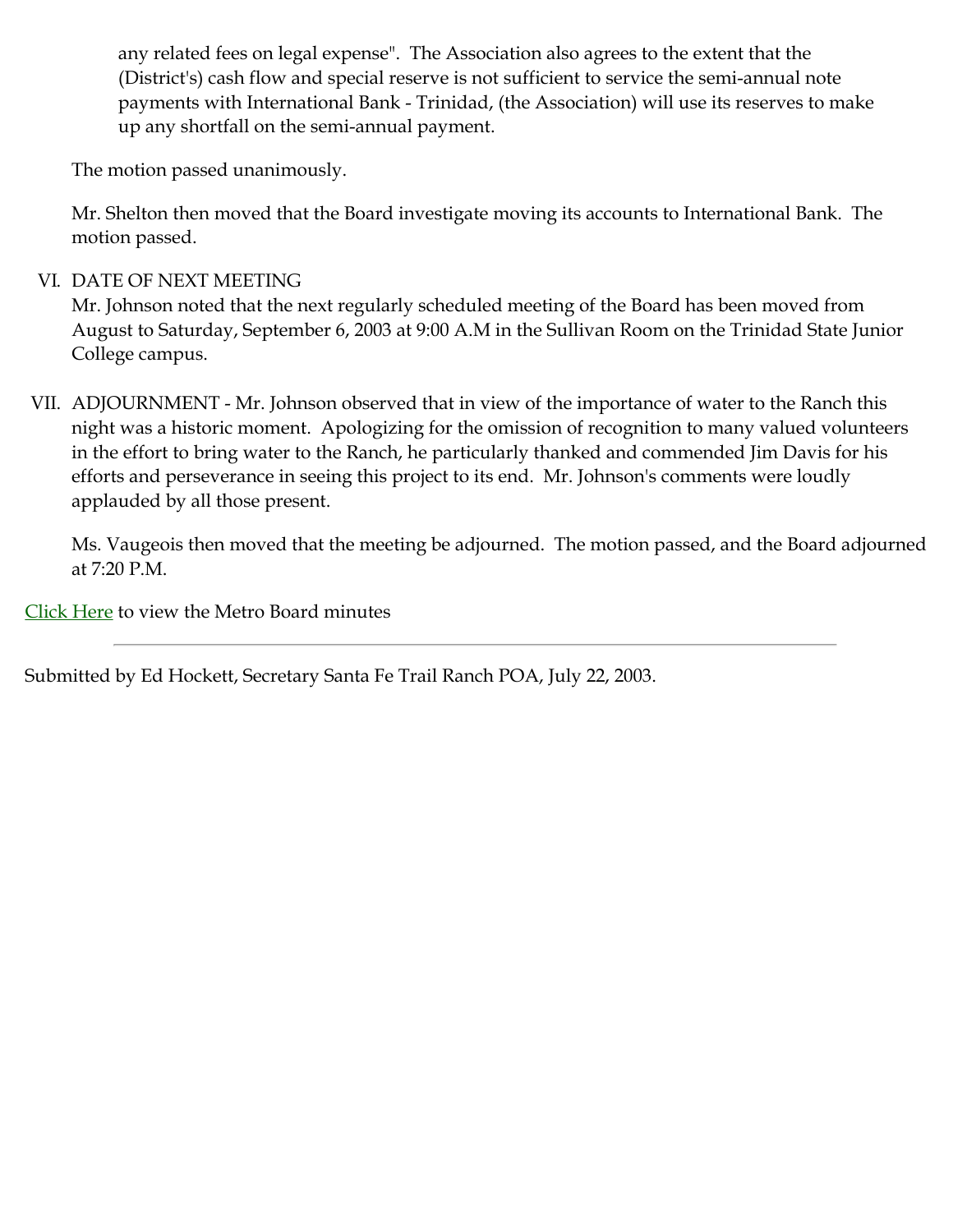# **Santa Fe Trail Ranch Metropolitan District Board Special Meeting October 6, 2003, 12:00 PM 109 West Main St, Trinidad, CO Minutes**

**Metropolitan Board members present** Jim Davis Will Potter Dennis Scott John Woods

**Metropolitan Board Members Absent** Tom Stephens

**Guests** Bob Scott Mike Shelton

- 1. Meeting was called to order at 12:20 PM
- 2. Minutes of the Special Board Meeting of the District on July 21, 2003 were reviewed. Approval was moved by Dennis Scott and seconded by John Woods. Approval was unanimous.
- 3. District financials, together with accounts payable were discussed. Priorities for payment, in anticipation of successful closing of a tax-exempt loan with International Bank were discussed and agreed upon.
- 4. The proposed Resolution to approve the Loan agreement between the District and International Bank of Trinidad, together with the related documents were discussed and considered. Dennis Scott moved to approve the Resolution, the Loan Agreement and related documents. Will Potter seconded. The motion passed unanimously.
- 5. Ratification of the establishment of the Completion Fee, based upon the terms of the Loan Agreement, was discussed and considered. It was determined to offer an option for payment of the Completion Fee in either a lump sum, representing the prorata share of prinicipal for each property, or over time, in accordance with the amortization schedule and terms of the Loan. Will Potter moved to so ratify, Dennis Scott seconded and the motion passed unanimously.
- 6. The Board discussed the establishment of the Santa Fe Trail Ranch Metropolitan District Water Activity Enterprise, which was approved at the District Special Meeting on July 21, 2003, and which made the Loan possible.
- 7. It was determined that Jim Davis, Dennis Scott and Will Potter would represent the Metro District at the scheduled Loan closing at International Bank of Trinidad on Friday, October 10, 2003 at 3:30 pm. Ed Hockett, as President of the Santa Fe Trail Ranch POA, would appear on their behalf.
- 8. As no other business was brought before the Board, Dennis Scott moved to adjourn the meeting, seconded by Will Potter and the meeting adjourned at 2:00 pm.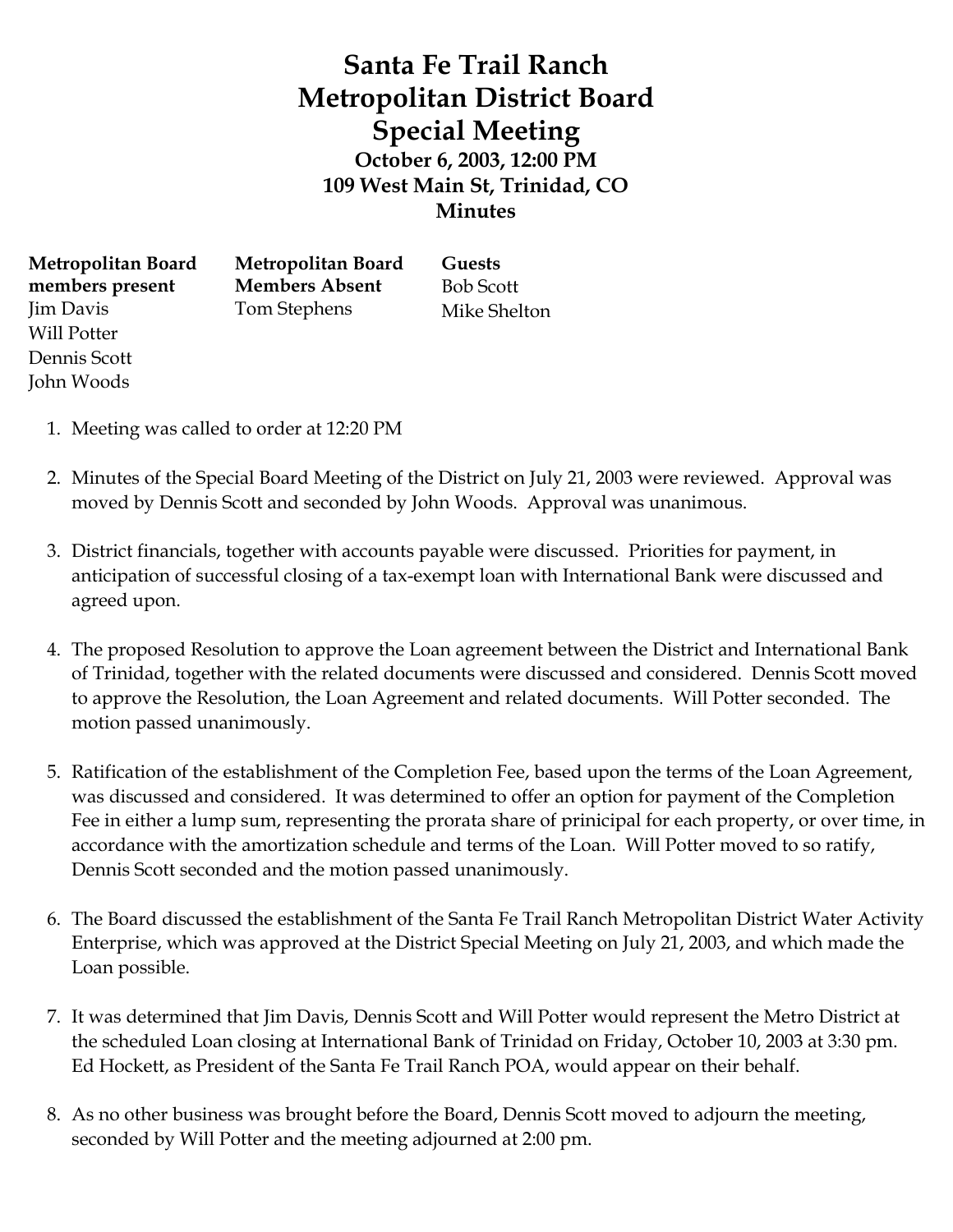### **WATER COMMITTEE MEETING THURSDAY, OCTOBER 23, 2003 HOLIDAY INN 8:30 AM**

### **ATTENDING:**

Jim Davis, Will Potter, John Woods, Tom Stephens, Mike Shelton, Dennis Scott, Bob Scott

### **AGENDA ITEMS:**

- 1. Reviewed again the outstanding bills that were paid from the first draw on our loan and discussed how we will coordinate the accounting activities of Century Small Business going forward. Dennis Scott has requested a meeting with Century management to establish our protocol going forward.
- 2. Discussed the language of the letter to go to all property owners this month which will define the loan we obtained and each individual property owner's prorata share and how that share may be paid. The principal is \$550,000, as described in minutes from prior Board meetings. The interest rate is 5.50% amortized over 7 years. Property owners will have one opportunity between now and December 15th to pay their prorata share of principal, \$1250. with no interest costs. Property owners who do not make that payment and chose to pay on time will be billed once a year, with their POA dues, \$225.00, for seven years. We will include an amotization table along with the letter to illustrate these figures. The letter will also inform property owners that the payment is due at the same time the POA dues are due, but payment will be by separate check to the Metro District c/o Century Small Business.

Any payments not received timely will incur additional late fees. Any payments not received by June 30 each year will be added to the Property Tax Bill from Las Animas County and will be collected by the County in accordance with their procedures.

- 3. Discussed how record keeping and accounting will be handled going forward as a result of creating the Metro District Water Enterprise at the July 21, 2003 Special Board Meeting.
- 4. Discussed how we want to schedule and monitor the completion work and control the expenditure of the loan. Mike Shelton suggested implementing the same weekly process that the road committee has adopted under the road maintenance contract. Everyone agreed that we would do that. John Wood suggested a method for tracking each expense category under the loan.
- 5. Discussed the upcoming meeting on Monday, October 27, with Schrepfer Industries to formalize the work schedule, manpower and equipment required to complete the work in a timely and cost efficient manner. Work will resume after that meeting.
- 6. Discussed incorporation of the J Lots and former Ferguson Lots into the Metro District under the criteria discussed and established in the application hearings for the District with the Las Animas County Commissioners and subsequent 3rd District Court Hearing to establish the District and hold elections in 1998.
- 7. Discussed our interaction going forward with the POA in light of their recent changes in administrative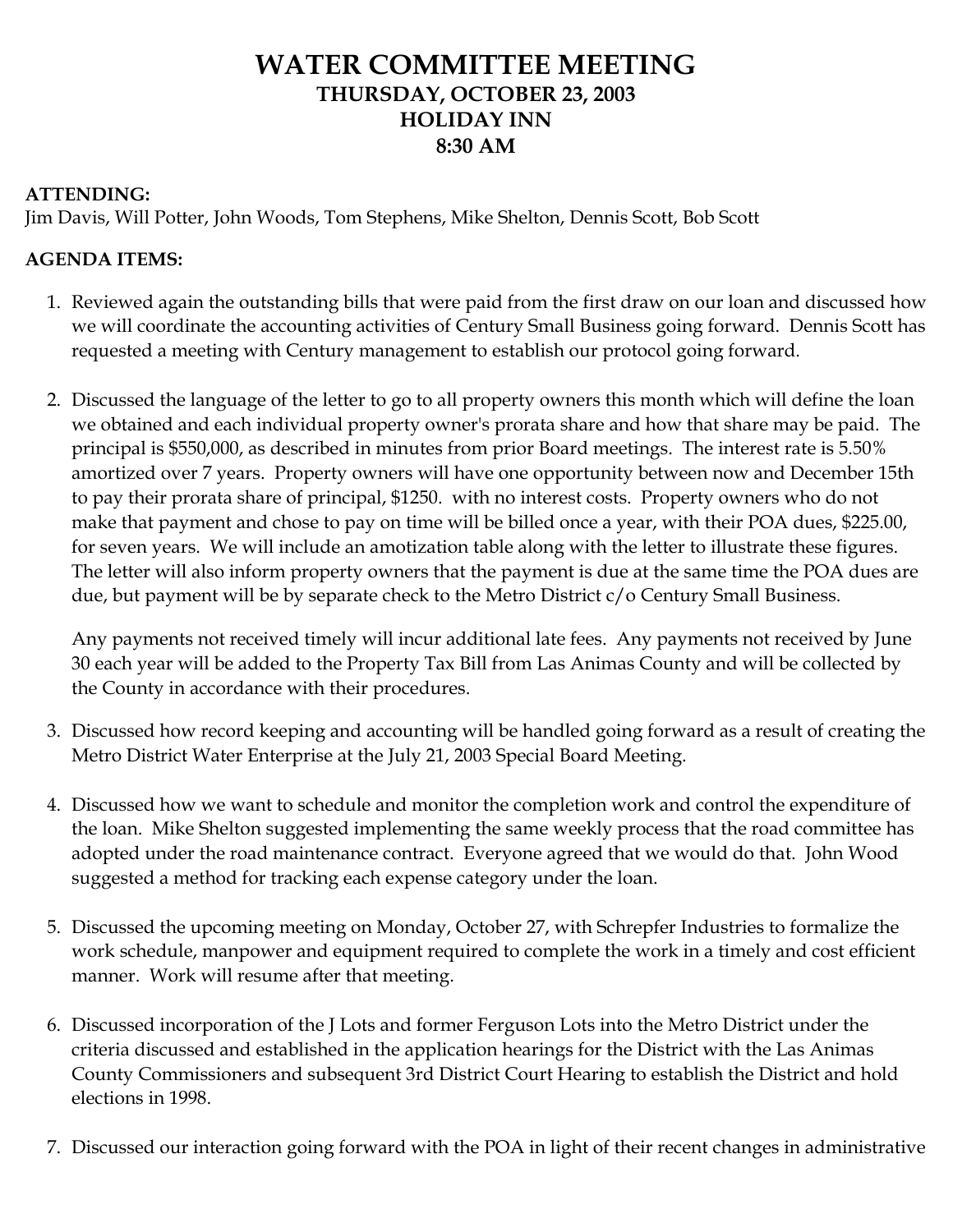and accounting relationships and how to interface them with the Metro District. Dennis Scott will be contacting Diane Rader for her input and advice.

- 8. Discussed the steps necessary to prepare for providing water service with consideration of meter pit components, billing arrangements with San Isabel Electric, water tap fee processing to the City of Trinidad, and system operation and maintenance requirements. Tom Stephens agreed to update that information for the committee.
- 9. Discussed the sanitization and Health Department approval process. The committee will coordinate this with the City, the contractor and State Water Quality offfice.
- 10. Discussed the May 2004 election date for Special Districts and the fact that the term of office will expire for two Board Members, John Woods and Tom Stephens. As they do not intend to seek another term as Board members, we will have to seek candidates to fill their positions. Jim Davis stated that there is a State sponsored election workshop in Pueblo that one or more Directors should attend to prepare for May. Depending on the number of candidates interested, we may or may not have to incur the expense of an election. We look forward to John and Tom's continued valuable assistance as committee members.
- 11. Discussed the upcoming Mediation Hearing on December 3, 2003 at which a Mediator, Judge Robert E. Haeger of Walsenburg, will hear testimony and review evidence in an attempt to resolve the matter in avoidance of a Court trial. This step was ordered by 3rd District Judge Neunam, prior to setting any trial date. Discussed recent communications from our attorney, Robert Winter, which outlined the process and advised us of the disclosures of the bonding company, their expected witnesses and documents they intend to enter. Mr. Winter is making a similar submission on our behalf.

COMMITTEE ADJOURNED UNTIL MONDAY, OCTOBER 27 AT 8:30 AM WITH SCHREPFER INDUSTRIES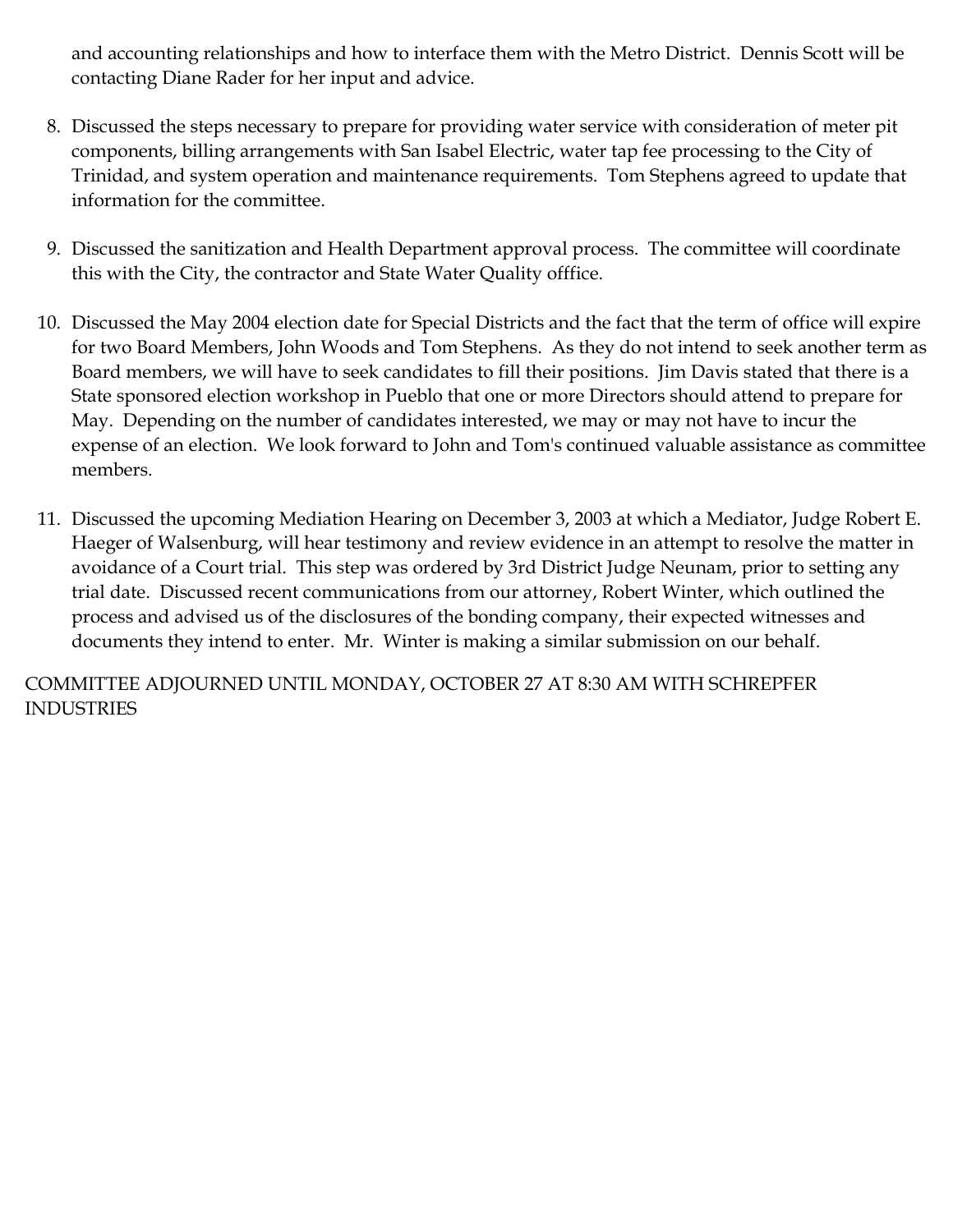### **Water Committee Meeting November 5, 2003**

Monty Morgan

**Schrepfer Indus.** Wade Stalker

**Attendees** Jim Davis Dennis Scott John Woods Tom Stephens Mike Shelton Bob Scott

### **AGENDA ITEMS:**

- 1. Tom Stephens briefed us on what his records showed as where we left off when Schrepfer discontinued their work. It was consistent with what Shrepfer's daily work records showed. Known leaks were identified and prioritized for continued work. Mike Shelton and Bob Scott went over the road repair priorities to coordinate further leak testing to optimize the opportunity for road work.
- 2. Wade discussed the work to be done on the Starkville line and their stategy to isolate what is believed to be a leak. In discussing the meter readings at the City tap from April of this year whne they discontinued work and November 3rd, it was unclear if the City had actually shut off the tap (as they said they would) or not. It is clear that if they did, there is either a problem with the City's valve or we have a case of someone tampering it. The decision was made to have Wade work with Jim Fernandez to determine the facts, but in any case to secure that meter pit with a lock.
- 3. Wade reported that the line from pump 2 to the first storage tank is tight all the way. All six pump stations will be secured with locks. It is apparent from recent inspection that we must secure all vulnerable aspects of the system. The crew is currently completing unfinished preparatory work and an additional crew should be added next week.
- 4. The decision was made to get rid of the seatrain storage unit. It is an unecessary expense as Schrepfer has similar storage that will be easier for them to access as they attempt to use what they can of the unnecessary over-purchasing OPEC made. Wade said that the City told him they may have a use for some of the iron fittings and valves we will never use in their gas and water line work.
- 5. Bill Grande is lining up materials, costs and protocol for getting the pump stations we have decided to put below ground and for the construction of secure and insulated pump station sheds for those we will leave above ground. The costs should fall within the budget he gave in the spring.
- 6. Wade will check each pump to get them prepared for colder temperatures until they are sunk or covered by a shed.
- 7. Recent communications with our lawyer were discussed along with correspondence received from the bonding company's attorney, outlining their disclosures for the mediation hearing.
- 8. A recent communication from a property owner was also discussed, but due to its nature and that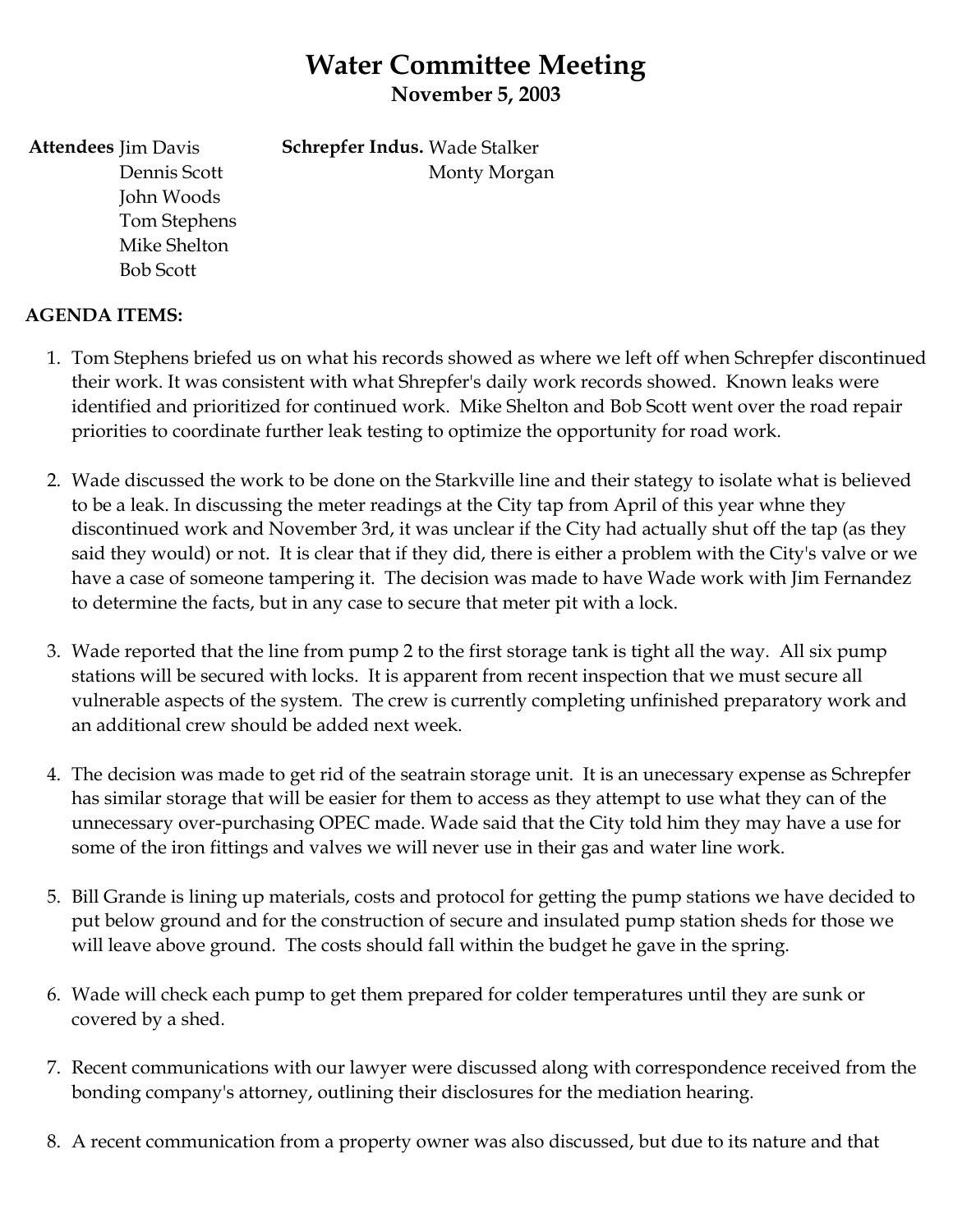party's involvement in our litigation, it was referred to our lawyer and consulting engineer for their review and disposition.

9. Our next meeting will be held Wed, Nov. 12th, at 8:30 at the Holiday Inn.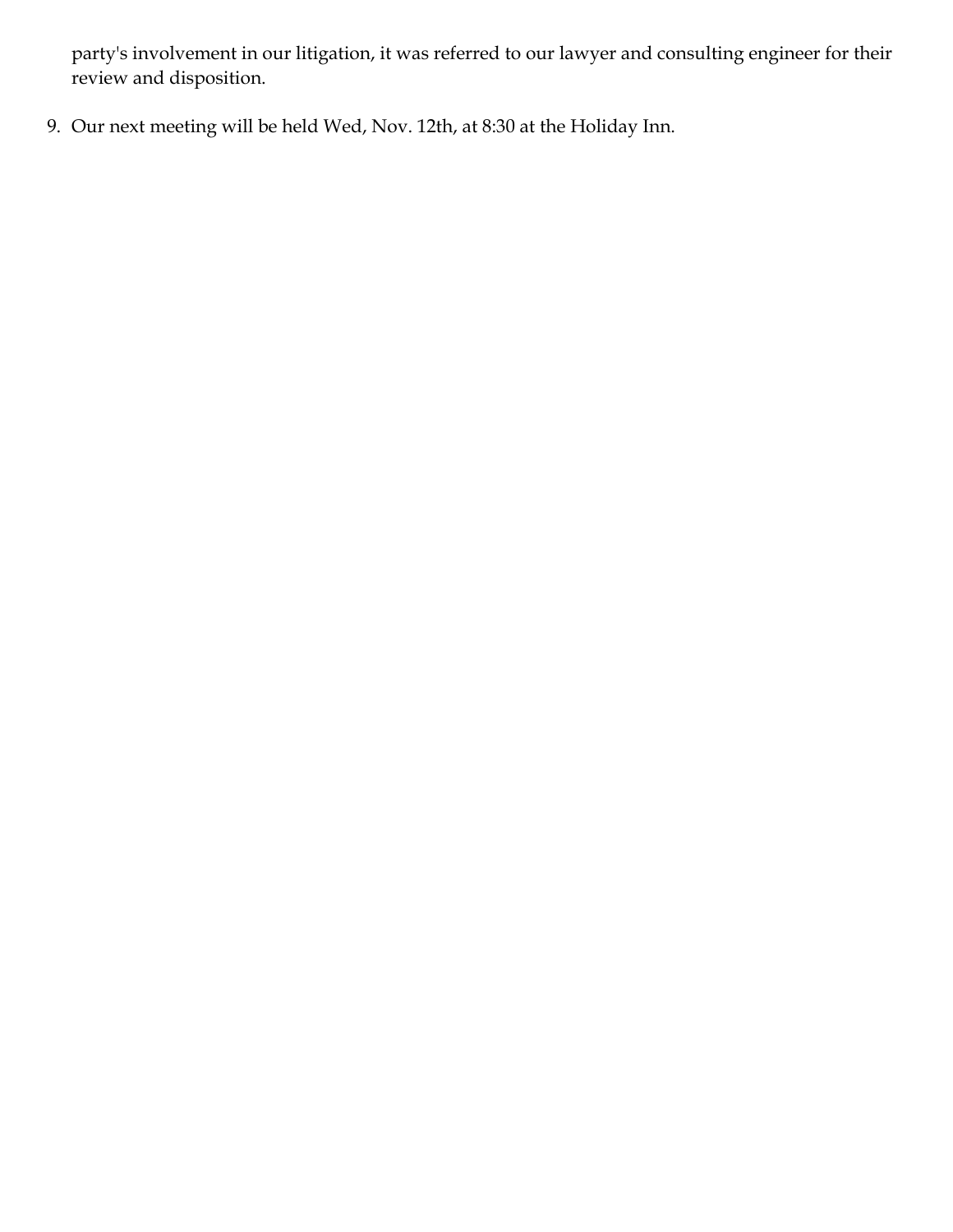### **Water Committee Meeting November 12, 2003**

**Attendees:** Dennis Scott Jim Davis John Woods Will Potter Mike Shelton Bob Scott **Schrepfer:** Wade Stalker

### **Schrepfer Report:**

- A. In checking with Jim Ferrnandez at the City, it was determined that the City had not done anything in the meter pit at the site of the City's tap. Nor had they shut off the water, as we had requested, when completion work ceased in the spring. Thus it is clear that someone has been in the meter pit, turning the valve to our system on and off. The committee, the contractor and the City will develop a plan to find out what has taken place and why.
- B. Wade disassembled all the pumps to inspect for damage and presence of any water in them. They are fine and have been drained to prevent freezing. They will be given permanent freezing and tampering protection as we move forward with the completion work and put them back into service.
- C. The seatrain storage unit is nearly cleaned out. Dennis will contact the company and make arrangements for its removal.
- D. Wade related that his crew has been having trouble with the accuracy of the location work being done when they request it. It is a matter of the work ethic of the locator personnel and they are requesting a change.
- E. They have been finding a consistency of large, flat rocks on top of the water pipes adjacent to many services they are checking. Some of these have resulted in damage that must be repaired. It appears the contractor used the rocks to hold down the ends of a run of pipe while they backfilled, then just left the rocks in place, rather than removing them and properly backfilling those areas.
- F. Bill Grande's time is pretty much monopolized by his work with Evergreen, so Wade has contacted another pump contractor, that both they and Grande have worked with, so we will have a qualified person available when we need it.
- G. There are about 50 lots that are yet to be prepared for system testing and they should be done over the next ten days.
- H. An additional valve will be placed midway in the Starkville line as soon as the lot preparations are done.
- I. There is plenty of water in tank #1 for leak testing at this time.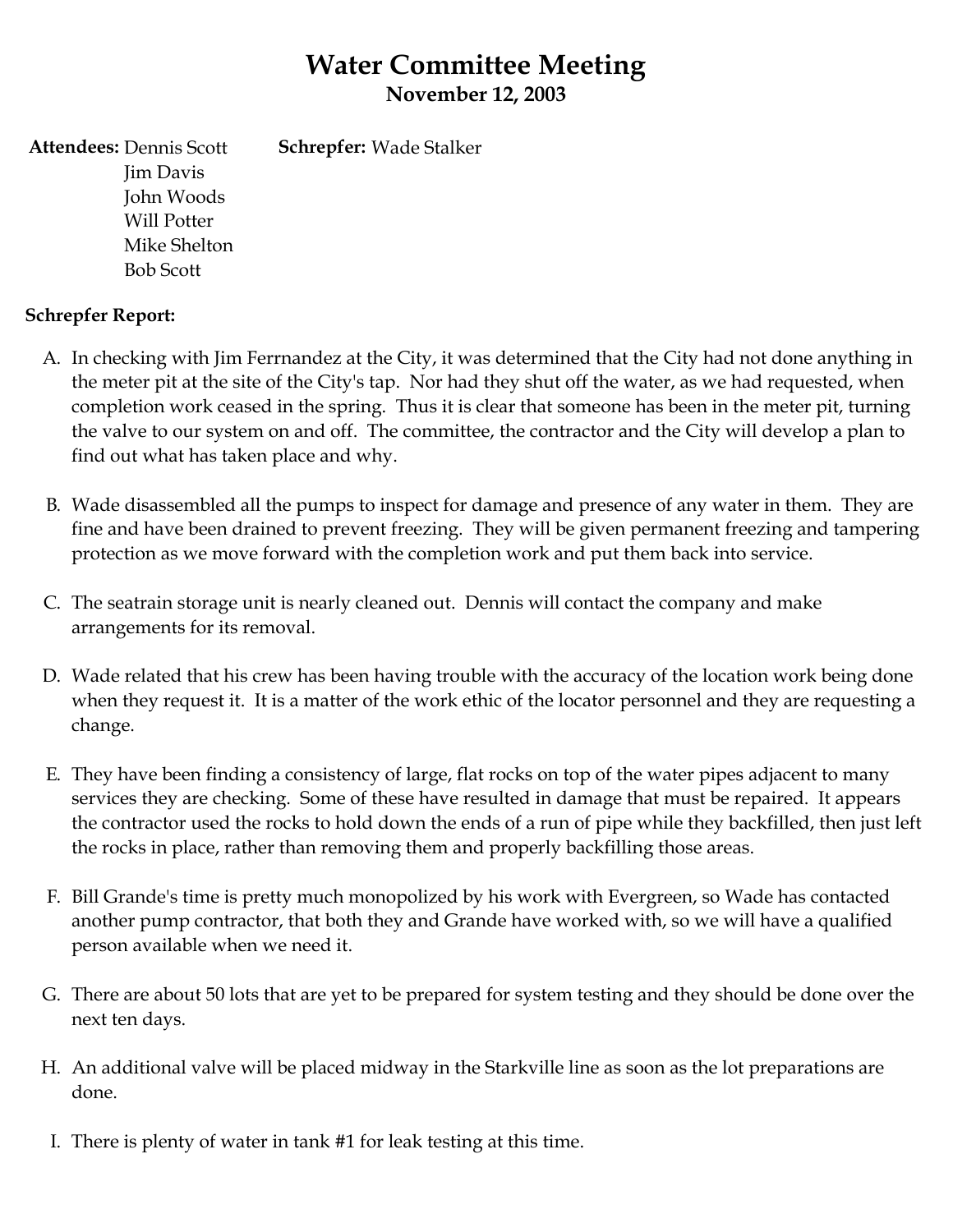J. Wade agreed with the committee that his crews will not "buck the weather" and attempt to work when they can't get much accomplished. We reconfirmed the need to use our resources prudently.

#### **Committee Business:**

- A. The draft of the letter to property owners on the choices of owner payment on the completion loan was discussed. The letter was amended and Dennis will take it to Century Small Business for processing and mailing this week.
- B. Dennis presented a financial report and update and the committee discussed the method of verifying and processing the contractor and material billings. The first contractor billing was reviewed and approved for payment.
- C. The committee discussed communications received by the Metro District and its attorney from OPEC's bankruptcy attorney and the response our atttorney will file.
- D. The committee discussed the status of our mediation hearing preparations.

**Next Meeting:** Wednesday, November 19, 8:30 am, Holiday Inn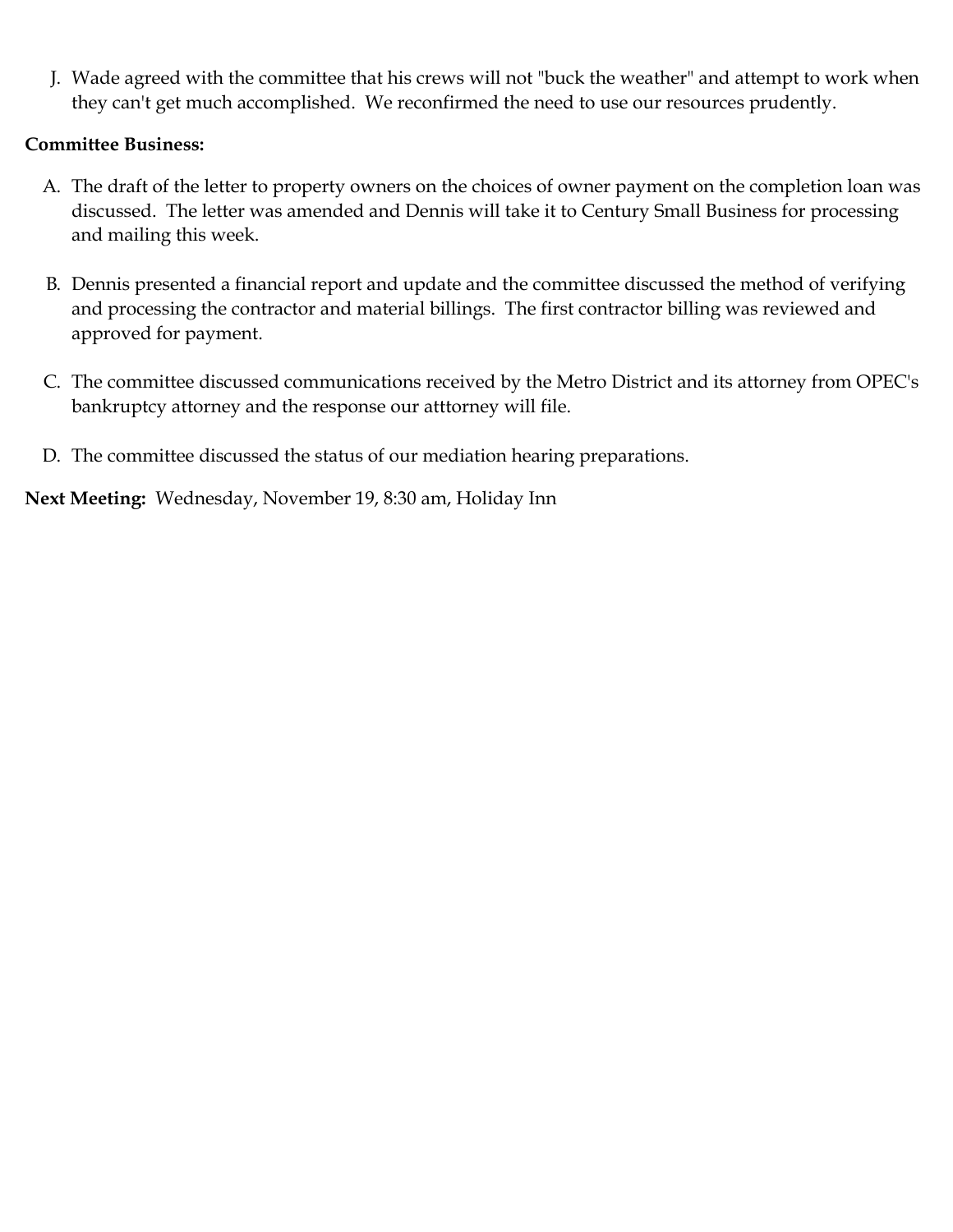# **Water Committee Meeting November 26, 2003**

**Attendees:** Jim Davis John Sanders John Woods **Schrepfer:** (none)

- 1. Decimated by the Colorado flu outbreak and Thansgiving travel plans, we were probably lucky to have the three who attended.
- 2. Schrepfer personnel were not represented, as they were unable to return a crew to the Ranch last week, but in conversation with Pete Schrepfer yesterday, we expect to see at least one crew back the first of next week, with no known interruptions on the horizon.
- 3. Dennis Scott reported by e-mail yesterday that the storage container people removed the unit yesterday morning and will adjust their final bill downward.
- 4. Jim Davis reported on telephone calls and e-mails from property owners seeking clarification and historical information leading to the completion loan. Though most everyone expressed some frustration, nearly all understand the value and importance of the mission. Jim reminded each to be sure to register on the website to help keep pace with all important issues on the Ranch.
- 5. Jim Davis reported communication with Clyde Young, our consulting engineer, concerning a critique of his engineering study of the water system, which will no doubt come up in the legal process. He has prepared a response to that and stands ready to address it personally.
- 6. Jim Davis reiterated that the bonding company attorney has requested a delay of the mediation hearing until after the first of the year. Our attorney, Mr. Winter is checking with Judge Haeger in Walsenburg, the mediator, about the new date and emphasizing sooner than later. Our reponse to the Bankruptcy Court on the OPEC attorney's motion should be ready next week.
- 7. John Sanders, who we appreciated coming and keeping us company, took the opportunity to bring himself up to speed on where we are at and how we got there. Additionally, John had some technical questions on the telephone delivery system and its components we could not answer. We will obtain a source of information for him for next weeks meeting.
- 8. Lastly, the outrageous conduct of International Bank personnel to slide through the Metro's operating bank account, without notice or discussion, an equally outrageous legal bill, was discussed. Dennis Scott brought it to our attention last Friday, when alerted by Tina at Bill Quigley's office. Jim Davis has given the information to Tom Grimshaw, counsel to the District, who immediately questioned the legality of the action. Both Mr. DeGarbo and Mr. Schmeitz, presidents of the Trinidad and Raton branches respectively, point the finger at each other, but the long and short of it is, our account was drafted without our knowledge to pay a legal bill they had to know we would dispute.
- 9. On that unpleasant note, our meeting adjourned until Wednesday, December 3, 8:30 am, Holiday Inn.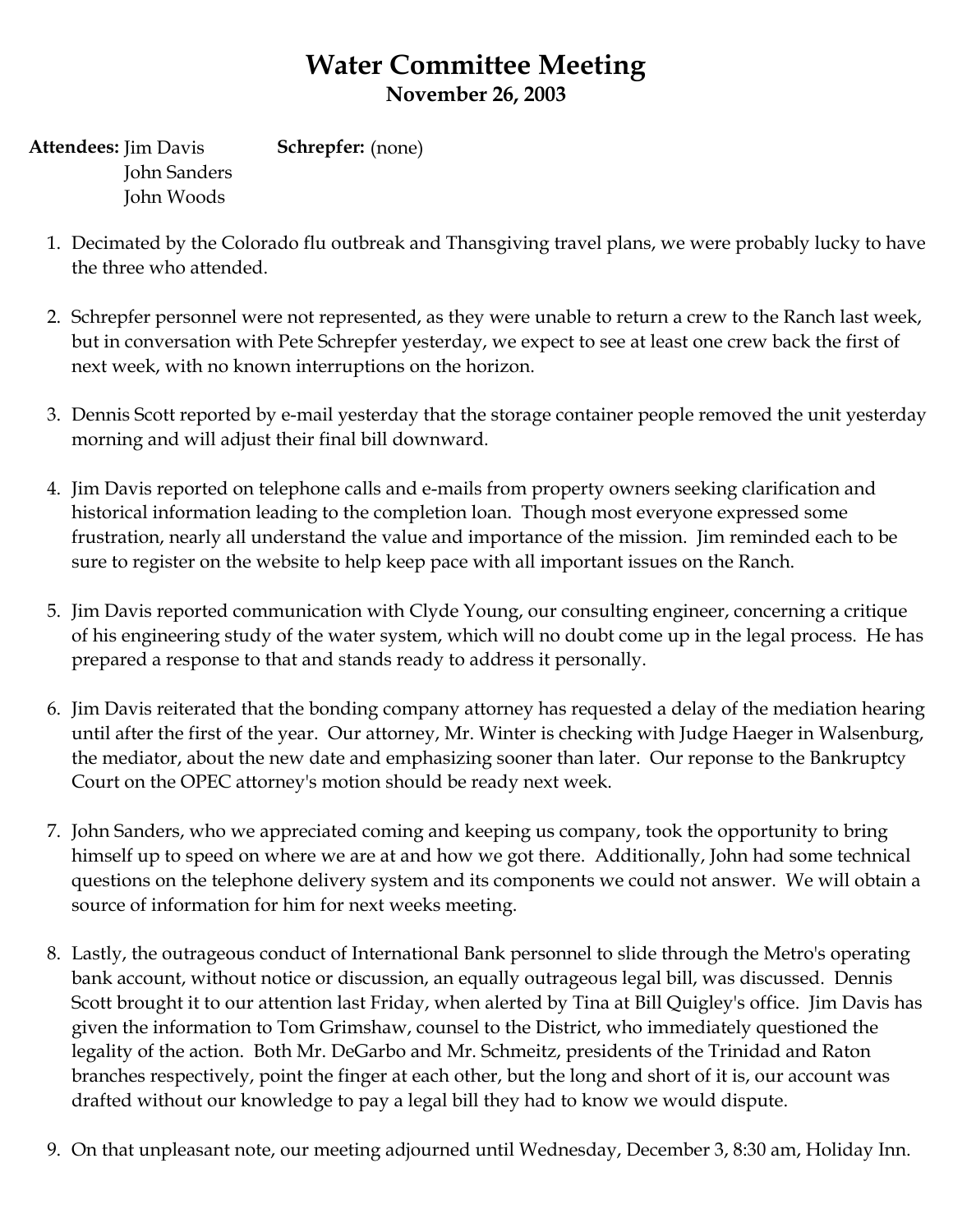### **Water Committee Meeting December 10, 2003**

**Attendees:** Jim Davis Tom Stephens Dennis Scott John Woods Bob Scott

- 1. Grimshaw & Harring has drafted a letter to International Bank in Trinidad and its principal officers, asking for an explanation of the actions they took in drafting our operating account without notification and our concurrence. It was stressed that our intent is not to create a problem with the bank, but more to correct a very inappropriate procedure. Inquiry to the Colorado Banking Commission was discussed as well as inquiry to International's lawyers. It was determined that we would let G & H send the letter to the Bank, with a copy to their lawyers.
- 2. It was determined that the Metro District would hold its annual budget meeting on Monday, December 22, 2003 and that Jim Davis would arrange for proper notification and creation of the necessary documentation, agenda and paperwork. It was decided that the meeting would be at 6:00 pm, so property owners could attend and it would be at Bill Quigley's office conference room.
- 3. Dennis Scott reported that along with many lump-sum payments arriving for the completion loan, that there were a number of partial payments received, with no explanation of their intent or reason. Dennis will contact them to determine the intent and inform them that the complete lump-sum must be received by December 31, or the partial payment will be returned and they will be billed for the annual rate along with the POA dues.
- 4. It was reported that Clyde Young had responded to our call concerning the recent critique received on his engineering study. He has reviewed it and will prepare a written response for our use in the mediation and, if necessary, subsequent court action. We assume that the critique will end up as part of OPEC's and the bonding company's defense position. Clyde is confident in his original work and conclusions.
- 5. The POA received the bill from Schrepfer Indus. for the clearing out and transfer of storage materials belonging to Metro and Metro received the road maintenance bill belonging to the POA. Bob and Dennis will straighten it out with Schrepfer's billing department.
- 6. Dennis Scott gave a financial report which showed that as of December 5th, over 20% of the properties had made the lump- sum choice on the completion loan. He also reported that delinquent accounts had been cut in half and that the balance were being sent to the County Treasurer for inclusion with the 2004 property tax bill. The mobile mini-storage has been removed and the final bill is being adjusted for a partial month of use. Other bills to be paid are supplies from Trinidad Builders, the City water bill and accounting.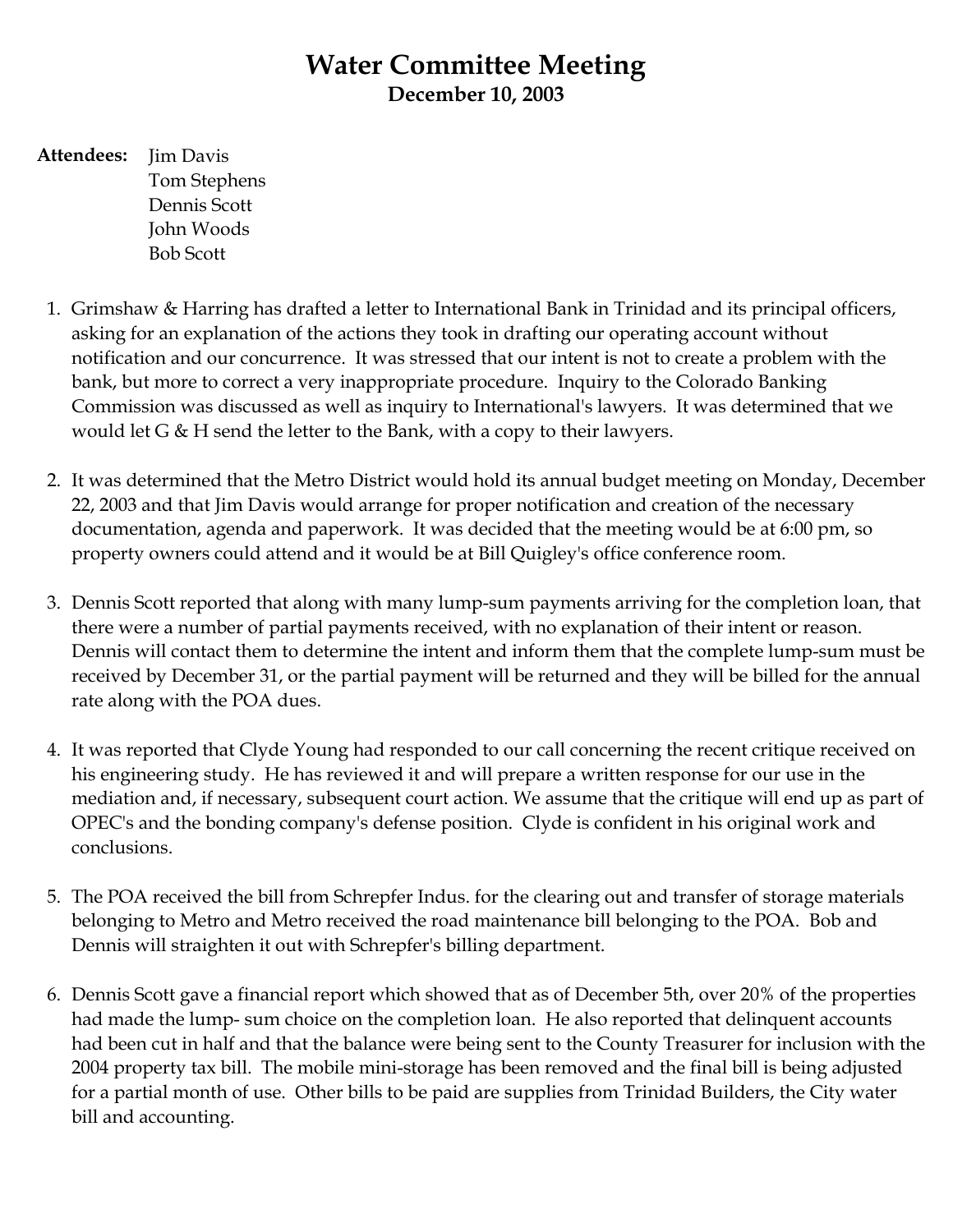- 7. Tom Stephens is going to prepare an information document on use of cisterns, with or without hookup to the water system, and basic water tank maintenance for those who use them to haul water.
- 8. Discussion of Schrepfer's work schedule in light of his supervisor's eye surgery next week. It is their intent, weather permitting, to have a larger workforce after Monty gets back. He should only be off three days.
- 9. Verne Jaschke has provided Schrepfer with a topo map of the bore OPEC did under the Raton Creek bed, where Wade suspects there may be a leak between pump 1 and pump 2.
- 10. Next meeting is Thur, Dec 18th at the Holiday Inn at 8:30 am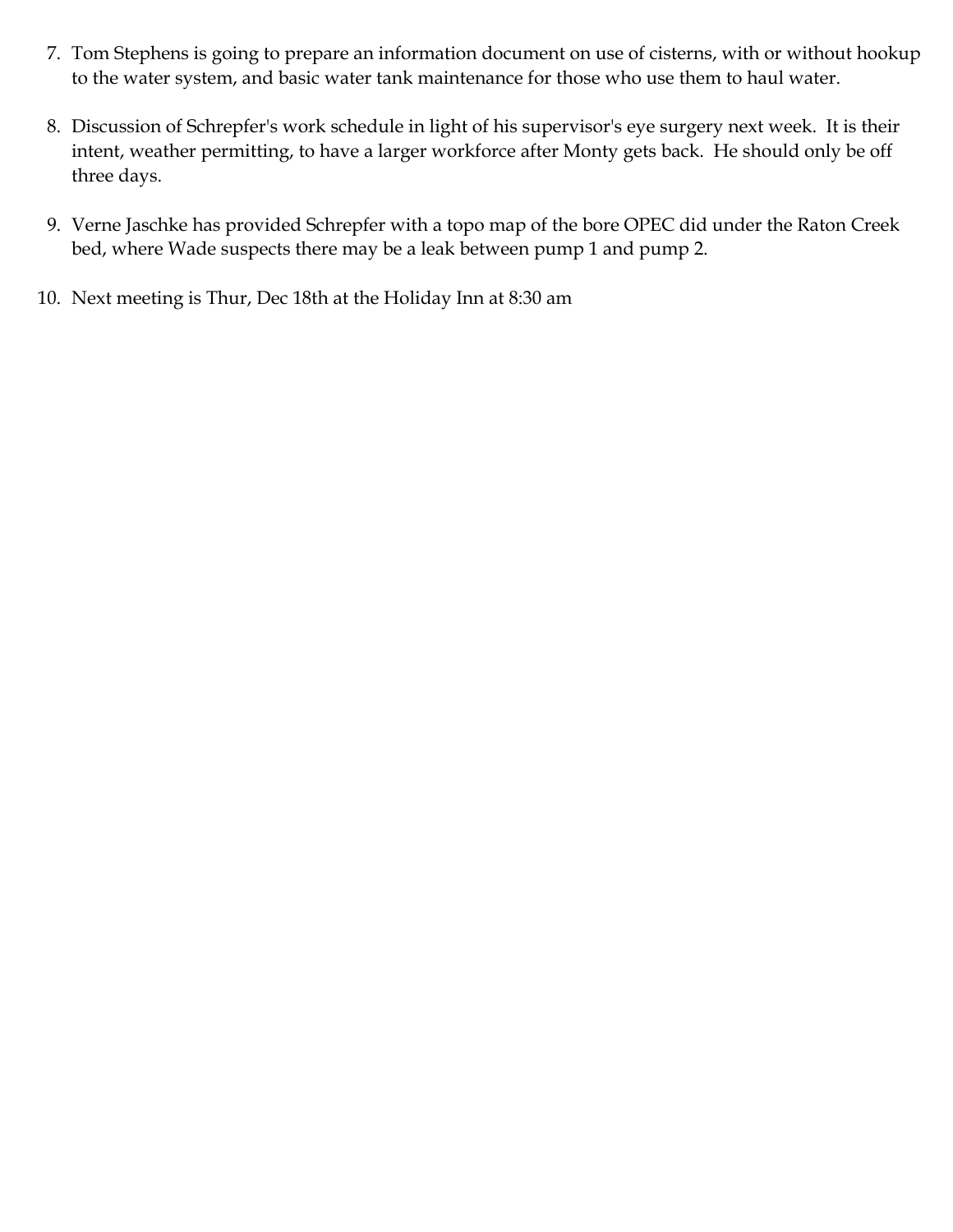## **Water Committee Meeting December 18, 2003**

**Attendees:** Jim Davis Jim Davis John Woods Tom Stephens Bob Scott John Sanders Jeff Mattick Monty Morgan

- 1. Monty reported that they started work in Starkville at pump 1. They pulled the pump and are preparing the site to install the cistern. In so doing, they found a leak in the piping below the pump, as well as a phone line the locator service had missed. In addition, they found a second line of 4" PVC pipe by ours. It appears that it may have been broken during the original installation and just discarded in the trench. They will have to order "reject" to properly bed and set the cistern, as the material taken out during excavation will not work. Pressure testing off pump 1 will resume when installation is completed. Bill Buhr, the new pump man, has leak detection equipment he feels will be effective on the Starkville line. Tank 1 is still over 3/4 full. They want to start checking the rest of the lines off tank 1 as soon as possible to make way for road basing and graveling needy roads in that area.
- 2. There was discussion of pressure variances detected at the City meter. Bill Buhr has brought up adding a pump in that vault to provide consistency. It will be considered later.
- 3. Jim Davis reported he had given Grimshaw & Harring the go-ahead on sending the letter to International Bank.
- 4. There was discussion and review of the response our attorney sent to the bankruptcy court, answering and requesting denial of OPEC's motion to dismiss our claim against their bankruptcy estate. We all agreed that it was clear and to the point and hope we get a favorable ruling, setting the way to bring them actively back into the litigation.
- 5. There was discussion of the agenda and proposed resolutions for the Metro District Board meeting on December 22nd. Postings of the meeting will be up tomorrow, the 19th, on the Ranch as well as the website.
- 6. Dennis Scott reported that he had contacted and resolved all but one of the people who had sent in partial payments on the completion loan. He also reported that over 25% of the properties had chosen the lump-sum payment to date.
- 7. As a result of our recent mailing, some new and old property owners who have not yet improved their properties, but are now making plans, are inquiring about moving the location of their water tap placements. The three who have made specific requests have been told we will do so, at their expense, when the meter pits are ready to be done, as it will be most cost efficient for them.
- 8. Dennis Scott reported that he had received, through Quigley's office, the complete text of our Metro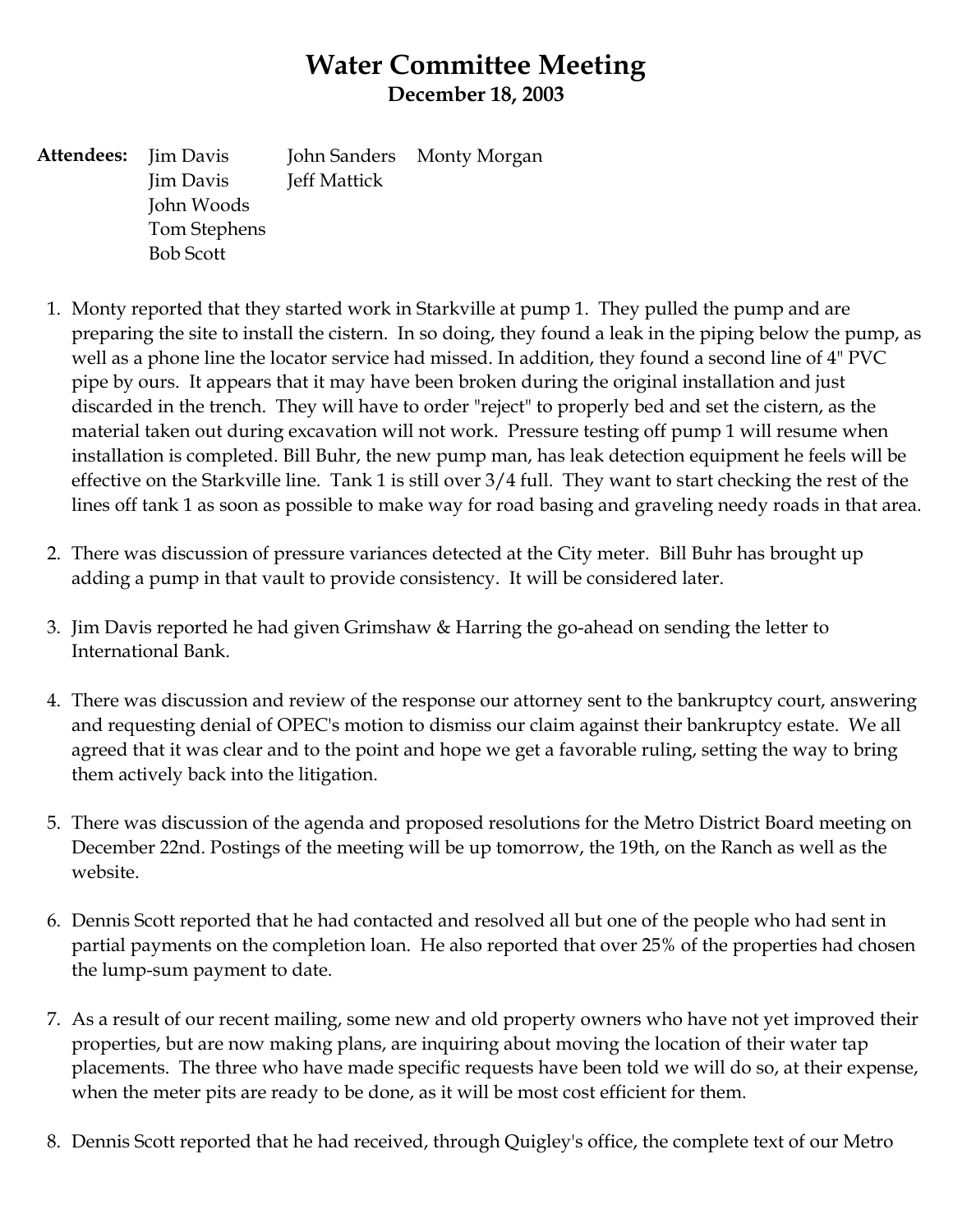District's renewed liability policy. He noted that while we paid an annual premium of \$1750.00 when the policy was bound, the facing page of the policy actually issued shows an annual premium of \$1500.00. Jim Davis will contact the carrier for an explanation and possible adjustment.

- 9. A question was asked about the use of the monies collected from the lump-sum payments. It was explained that in May, when our first payment to the Bank is due, it is for interest only on what we have taken down of the \$550,000 loan. Thus, we will use the \$225 annual payments received to date to cover that interest. We will then use whatever necessary, if necessary, from the lump-sum payments to cover any shortfall. We will then reduce the amount of the \$550,000 loan by whatever amount in lumpsum payments left. This will reduce our borrowing and associated costs.
- 10. Next committee meeting will be Tuesday, December 30th at the Holiday Inn at 8:30 am.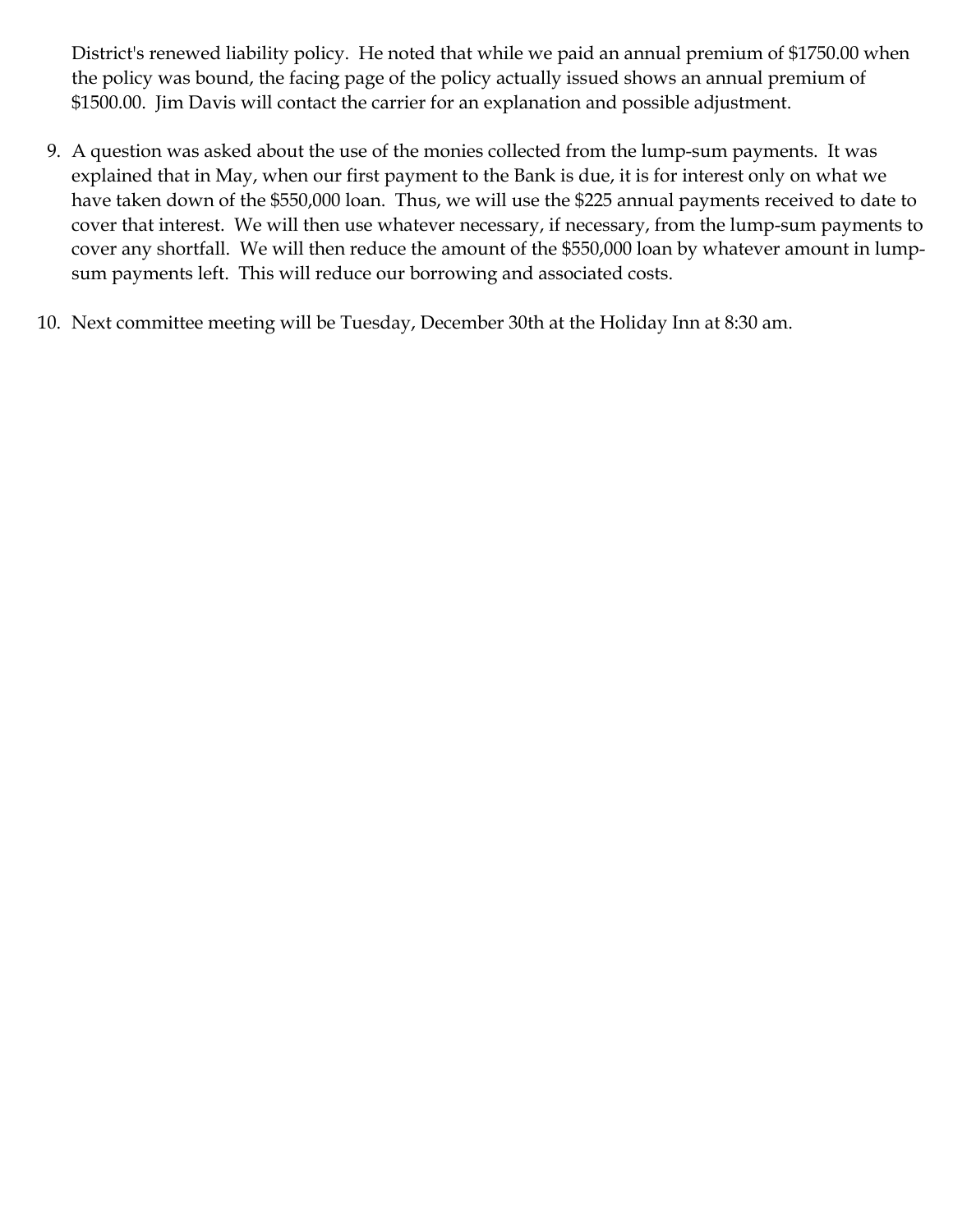# **Santa Fe Trail Ranch Metropolitan District Board Meeting December 22, 2003, 6:00 PM 109 West Main St., Trinidad, CO**

**Board members** Jim Davis Will Potter Tom Stephens John Woods Dennis Scott **Guests** Tina Woods

- 1. Meeting was called to order at 6:10 pm by Jim Davis at 109 West Main St., Trinidad, CO 81082.
- 2. All Directors were present, a quorum was declared.
- 3. Disclosure of potential conflicts of interest none to disclose.
- 4. Approval of the minutes for the Board Meeting held October 6, 2003, at 109 West Main St., Trinidad, CO 81082. The purpose of that meeting was to pass a resolution of approval of a tax-exempt water system completion loan with International Bank of Trinidad, CO. Also, the Board was to ratify the establishment of a Completion Fee to property owners in the District, based upon the terms of the Loan Agreement. The minutes were discussed and no additions or deletions were noted. Dennis Scott motioned to approve and Tom Stephens seconded. Motion was approved unanimously.
- 5. Financials:
	- A. A review of the current financials of the District, the year to date balance sheet, income and expense statements as well as our upcoming audit were discussed. A number of questions arose on both the balance sheet and income and expense statements as a result of adjustments made by a former employee of Century Business Solutions, reportedly at the direction of our auditor Dixon & Waller. As a number of these questions could not be answered by Tina Woods, who works on our account, it was recommended by the Board that we have a meeting with Century personnel and the auditor as soon as possible after January 1, 2004.
	- B. Amendment of the 2003 budget to reflect the addition of our Completion Loan with International Bank and the subsequent debt service collection and payment schedules was discussed. We will do so in completion of our required filing of the proposed 2004 budget with the Colorado Division of Local Government. Also, as the water system was not in operation in 2003, the amendment will so reflect no system operating expense and no system revenues.
	- C. John Woods made a motion to approve the year to date financials presented and the proposed amendment to the 2003 budget, with the stipulation that the board meet with Century's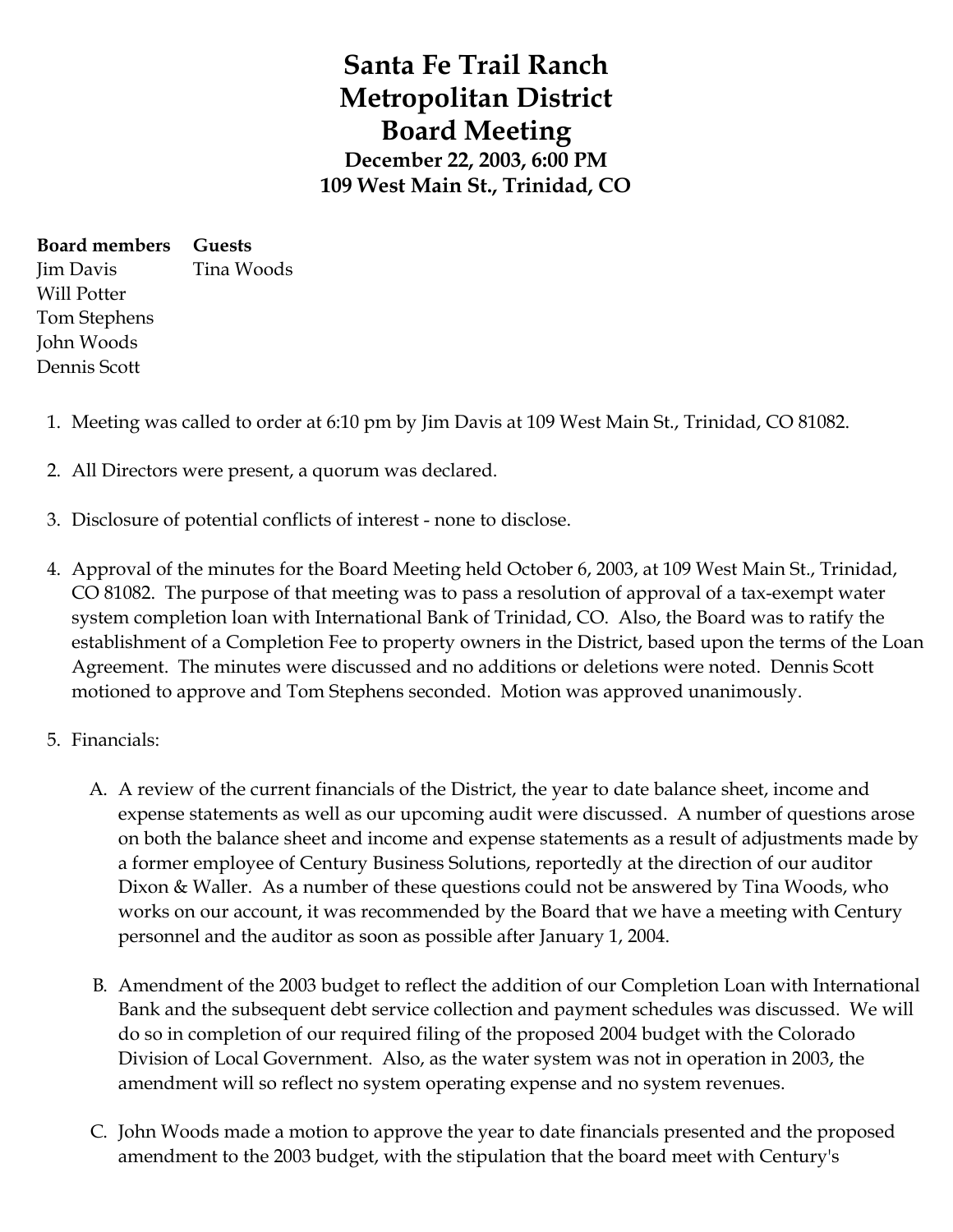accounting personnel and Dixon & Waller. Will Potter seconded the motion and it passed unanimously.

- 6. Adoption of 2004 budget proposal:
	- A. As there have been no further changes or projected changes in the cost of water by the City of Trinidad and as there are no foreseen changes in the projection of system operation and maintenance from the 2003 budget, it was recommended that we adopt the same operating budget as 2003.
	- B. It was added that because we anticipate the validation of the warranty period and requirements of the original construction contract and the underlying bond of that warranty period and the fact that the Ranch population continues to grow, the anticipated operating revenues and expenses are realistic.
	- C. John Woods motioned to adopt the proposed budget as presented. Dennis Scott seconded and it passed unanimously.
- 7. Resolution calling for regular election on May 4, 2004:
	- A. It was discussed that the terms of office for Directors Woods and Stephens expire in 2004. Although not term limited, neither Director has chosen to run for re-election.
	- B. The proposed resolution concerning the regular election to be held May 4, 2004 was read and discussed.
	- C. Director Davis stated that the 2004 election manual is on computer disk and is being mailed to the District by the Division of Local Affairs. He will coordinate the required notifications, nomination processes and County coordination with Susan Schledorn of the Grimshaw & Harring law firm, our Designated Election Official.
	- D. Dennis Scott motioned to approve the Resolution. Will Potter seconded and it passed unanimously.
- 8. Old Business:
	- A. There was discussion of our legal affairs with both OPEC's bankruptcy court petition and the pending mediation with the bonding company.
- 9. New Business:
	- A. Director Scott brought up difficulties he was having in resolving the mechanics of the bookkeeping requirements resulting from the Completion Loan debt service options for property owners in the District. It was determined that Directors Scott and Davis would meet immediately with Bill Quigley to resolve those issues as billing for those choosing annual payments must go out very soon with the POA annual dues notice.